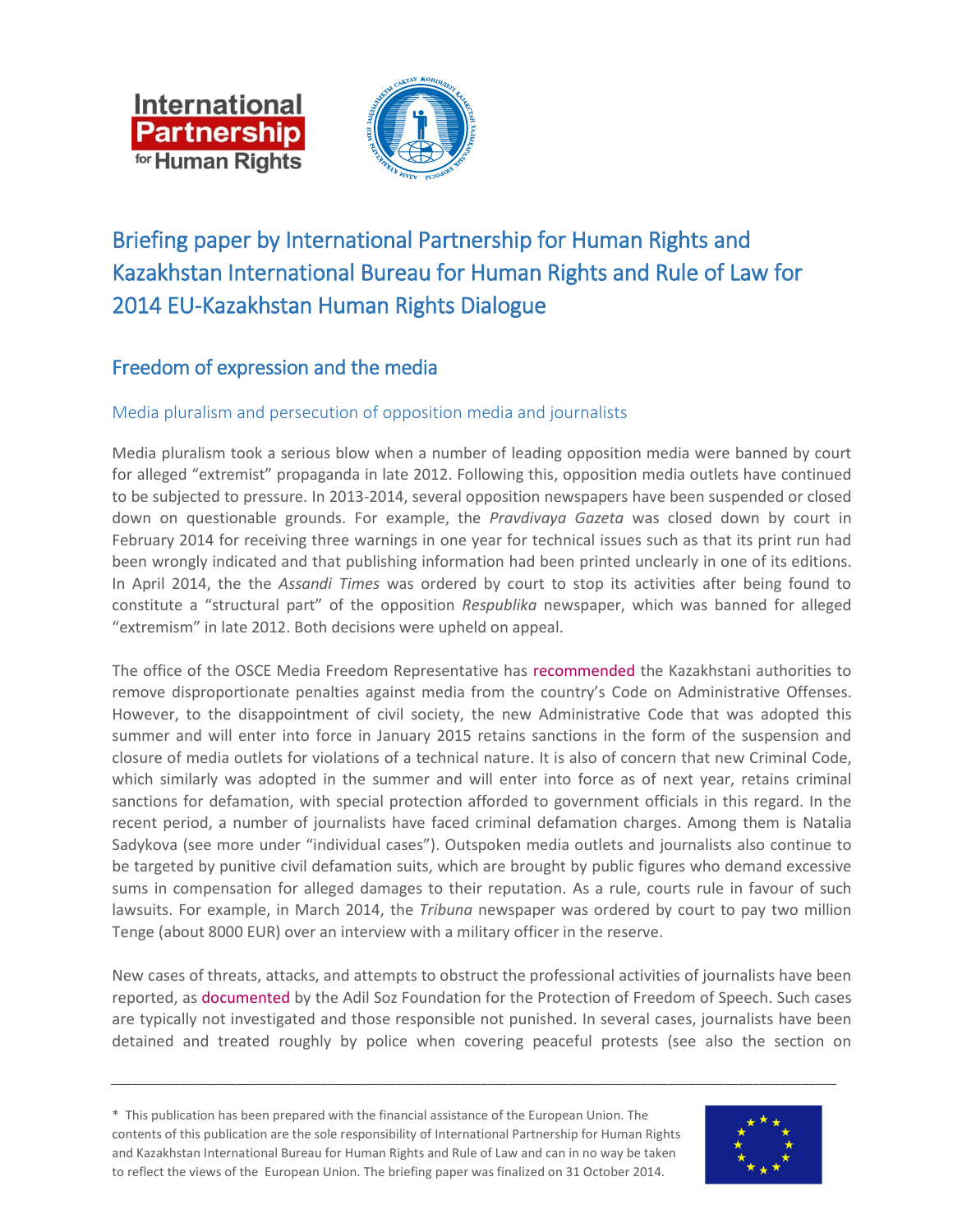"Freedom of assembly" below). Journalists from the online channel *16/12* are among those who have been subjected to such treatment. This summer the channel also had its offices searched and technical equipment confiscated, allegedly as part of a money laundering investigation.

#### Internet censorship

The practice of blocking of websites without any court decision continues. In the past year, such measures have affected, among others, news sites, sites associated with the political opposition and social media and online community sites. For example, in February 2014, the online petition site Avaaz [became](http://rus.azattyq.org/content/peticia-onlain-otstavka-nazarbaeva/25262258.html)  [unavailable](http://rus.azattyq.org/content/peticia-onlain-otstavka-nazarbaeva/25262258.html) in Kazakhstan after a petition calling for the resignation of President Nazarbayev appeared on the site and collected over 2000 signatures in three days. In August 2014, access was blocked to the popular Russia-based news site Fergananews.com after it covered an incident in southern Kazakhstan involving a confrontation between ethnic Uzbeks and ethnic Kazakhs. The site remains blocked at this time. The same month the Central Asian news site ca-news.org was also blocked. According to representatives of the site, they have made inquiries to internet providers about the reasons for this without receiving any answers.

#### Restrictions of freedom of expression over alleged "LGBT propaganda"

In a development that is of concern in the light of freedom of expression, as well as tolerance against members of sexual minorities, an advertising agency has been taken to court and convicted over a poster showing Russian writer Alexander Pushkin and Kazakh composer Kurmangazy Sagyrbayuly kissing. This poster was designed as creative, promotional material for the "Studio 69" club located on the corner of the Pushkin and Kurmangazy streets in Almaty. It was designed specifically for participating in an advertising competition and has not been used in advertising as such.

 On 24 September 2014, a local court ruled in favour of a suit filed by the the Almaty mayor's office, alleging that the controversial poster constituted "unethical advertising" and violated the law on advertising. The Havas Worldwide Kazakhstan agency was fined an equivalent of 800 EUR and its director an equivalent of 550 EUR. The following month, on 28 October 2014, an Almaty court ruled to satisfy a civil suit filed against the advertising agency by employees and teachers at the national conservatory and state academic orchestra named in honour of Kurmangazy Sagyrbayuly. The court thus sided with the plaintiffs, who [argued](http://vlast.kz/article/reshenie_suda_no2_almalinskogo_rajona_almaty_po_isku_34_k_agentstvu_havas_worldwide_kazakhstan-8137.html) that the poster "offends the feelings and dignity of them, as individuals who are not indifferent to the work" of the composer, and imposed stiff penalties by ordering the agency to pay 1 million Tenge in moral damages to each of the 34 plaintiffs (amounting to about 145 000 EUR in total). The court also ordered the agency to publish a public apology. None of the plaintiffs reportedly attended the hearings, and in response to a media request for more information about the lawsuit, a representative of the national conservatory reportedly [referred](http://365info.kz/2014/09/za-novym-iskom-protiv-avtorov-poceluya-pushkina-i-kurmangazy-stoyat-vlasti-almaty/) to the mayor's office.

#### Freedom of assembly

Kazakhstan's current law on assemblies requires the organizers of protests to obtain permission in advance, while such permission is denied on different pretexts, occasionally also in venues that have been specifically designated for holding assemblies. Such venues are typically located far from city centres,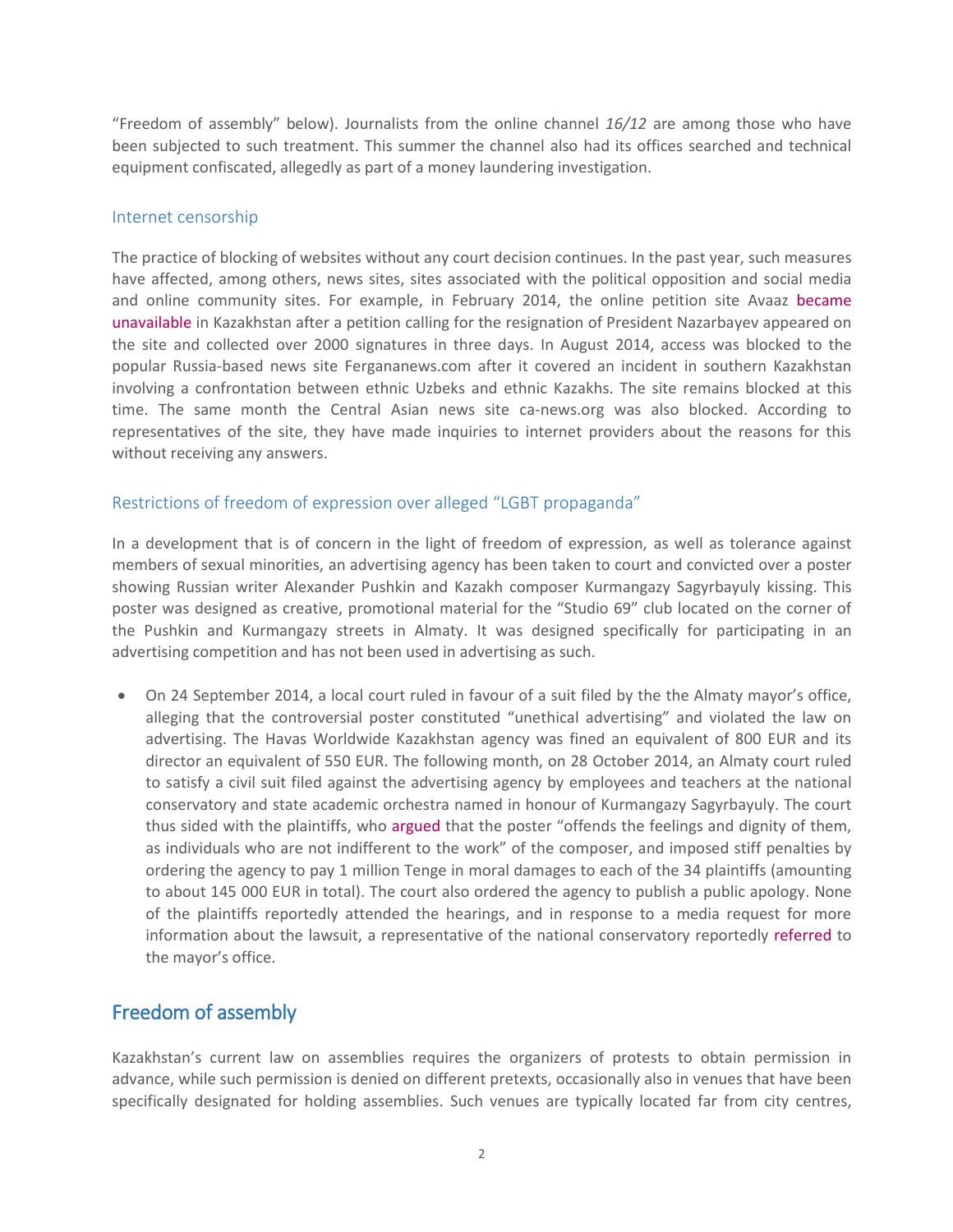contrary to the principle that assemblies should be facilitated within the "sight and sound" of their target audience.

Because of the repressive approach of the authorities, most peaceful protests that are held in Kazakhstan are "unsanctioned." Monitoring conducted by Kazakhstan International Bureau for Human Rights and Rule of Law shows that while some "unsanctioned" protests are allowed to go ahead, others are dispersed by police and organizers and participants brought to justice, resulting in warnings, fines and administrative arrests against them. Trials in these cases have frequently been reported to be marred by procedural violations. When conducting monitoring of dozens of hearings in freedom of assembly cases in 2012-2014, the NGO International Legal Initiative [documented](http://bureau.kz/data.php?page=1&n_id=7344&l=ru) a range of fair trial violations, such as violations of the right to a public hearing, the right to legal assistance and the right of defendants to call witnesses.

Law enforcement authorities also continue to apply the tactics of "preventive detentions" whereby civil society activists are detained ahead of protests. In a number of cases, journalists have been detained and brought to justice when covering peaceful assemblies.

These are only a few examples of the restrictive approach by law enforcement authorities to peaceful protests:

- On 15 February 2014, over 100 people held a peaceful protest in Almaty against the decision to deevaluate the national currency, the Tenge. Some 30 people [were detained](../bureau.kz/data.php?page=0&http://bureau.kz/data.php?page=0&n_id=6785&l=ru) and fined for participation in an unsanctioned assembly and allegedly disobeying the orders of police. One person was given an administrative arrest of 10 days. The following day protests against the de-evaluation continued, also featuring a flash mob around the ban on the sale of lace underwear initiated within the Belarus-Russia-Kazakhstan Customs Union. Several participants were reportedly detained through the use of force and fined in trials characterized by procedural violations, in particular violations of the right to have access to legal assistance. Two civic activists were [fined](http://rus.azattyq.org/content/news/25265587.html) for "minor hooliganism" for attempting to place lace underwear at a public monument, while a third one was fined on the same grounds for wearing lace panties on the head.
- On 29 May 2014, the day when the agreement on the Eurasian Economic Union was signed, civil society activist Ermek Narymbaev and his wife, blogger Nurali Aytelenov, journalist Andrey Tsukanov and civil society activist Rinat Kibraev were detained in Almaty and held for several hours. This was apparently done for the purpose of preventing them from participating in possible protests against the signing of the agreement. A number of civil society activists, as well as *Azzatyk* journalist Orken Bisenov, who was working on a story about a planned protest, were also [detained](http://rus.azattyq.org/content/news/25402445.html) in Astana on the eve of the signing of the agreement and sentenced to arrests for alleged administrative offenses. Other activists wer[e given written warnings](http://rus.azattyq.org/content/protivniki-evraziyskogo-soyuza-davlenie/25402438.html) not to participate in unsanctioned protests.
- On 15 July 2014, some 50 mortgage holders from different cities in Kazakhstan held a picket outside the ATF Bank in Almaty to demand that interest be written off on their mortgage loans. Law enforcement authorities responded to the protest by detaining part of the protesters and bringing them to court. While 11 of those detained were given a warning, activist Dilnar Insenova from the "Ensure housing for the people" movement was fined an equivalent of 375 EUR.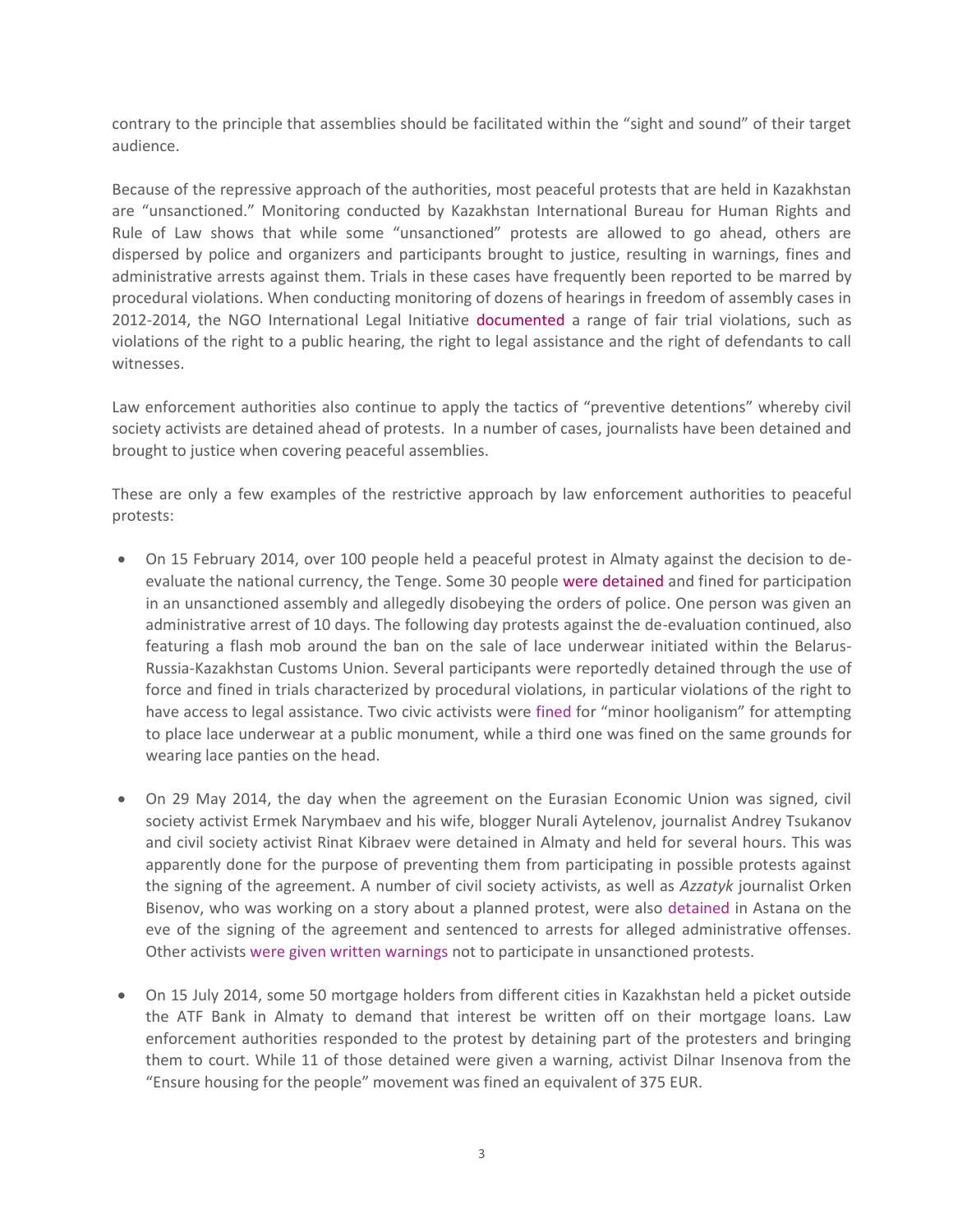## Freedom of association and civil society development

Civil society organizations have [expressed concern](http://www.bureau.kz/data.php?page=0&n_id=7177&l=en) that the new criminal and administrative codes adopted this summer contain provisions curtailing freedom of association. The new Criminal Code classifies creating, leading, participating in or financing unregistered public associations as criminal offences; sets out penalties for members of public associations for "unlawful interference" in the activities of state agencies, a term that is not defined and therefore open to arbitrary interpretation; and characterizes "leaders" of public associations as a separate category of offenders and provides for harsher penalties for them for a number of crimes. The new Code on Administrative Offenses again retains vaguely worded provisions under which any violation of national law, no matter how minor, could result in the suspension or termination of the activities of public associations.

A third new law signed by Kazakhstan's president this summer, the new Law on Trade Unions, has been criticized for facilitating de-facto monopolization of the trade union space and undermining independent trade union activity -- including efforts to defend labour rights -- by requiring unions to be part of industry- and nation-wide structures.

Information from Kazakhstan's government [made public in July](http://medialaw.asia/posts/08-07-2014/83196.html) 2014 indicated that NGO legislation may be further tightened. In particular, civil society organizations were concerned that the establishment of a Ministry of Foreign Affairs working group to study the experience of other countries with respect to foreign grants and NGOs may result in the elaboration of repressive draft legislation in this area similar to that initiated elsewhere in the former Soviet Union, such as in Russia. NGOs have not received any further information on this matter.

As in other countries of the former Soviet Union, civil society organizations and their representatives have increasingly become the targets of negative and hostile rhetoric by public figures and pro-government media, as well as other forms of intimidation. Moreover, a number of human rights defenders are currently locked up on grounds deemed to be politically motivated. These include Roza Tuletaeva, Vadim Kuramshin and Zinaida Mukhortova. Another human rights defender, Yevgeniy Tankov, was given a disproportionate sentence of three years in prison in July 2014 on charges of threatening and using violence against a judge. (See more on these cases under "individual cases of concern" below).

### Freedom from torture and ill-treatment

Despite several positive developments in the recent period, Kazakhstan fails to meet its international legal obligations as a party to the Convention against Torture and Other Cruel, Inhuman or Degrading Treatment or Punishment (Convention against Torture) and torture continues to be widely used across the country.

The definition of torture included in the new Criminal Code that was adopted this the summer is, as previously, not fully in line with the definition contained in the Convention against Torture. The law allows overly broad exemptions and punishments remain incommensurate with the gravity of the crime. Kazakhstan took a positive step by abolishing the statute of limitations applicable to the offence of torture in its new Criminal Code. The new Criminal Code also excludes those convicted of torture from benefitting from amnesties.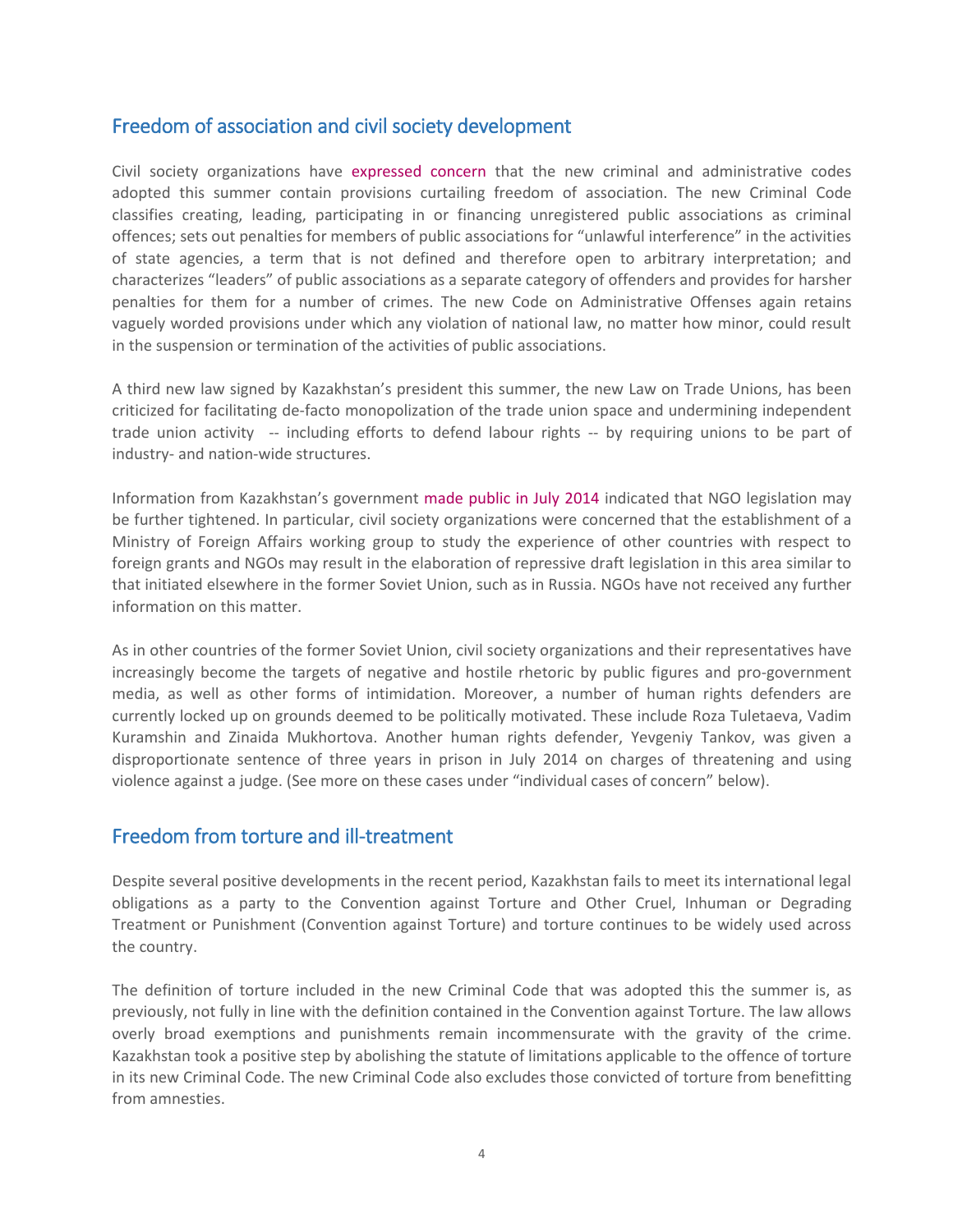Torture mainly takes place during the first hours of detention when detainees are in many cases held incommunicado, without access to legal counsel and medical personnel, although torture cases are also reported from later stages of detention and imprisonment. Often torture is used by police to obtain confessions at an early stage of criminal proceedings. These problems are exacerbated by the absence of effective legal safeguards against unlawful deprivations of liberty.

Kazakhstan lacks an independent mechanism to promptly, thoroughly and impartially investigate all reports of torture and other ill-treatment. Most complaints involving such allegations are dismissed and less than two percent of complaints are prosecuted. Those who lodge complaints regularly face threats.

The problem of widespread impunity for torture is further exacerbated by frequent violations of international fair trials standards and the lack of an independent judiciary. During trials, judges continue to treat defendants' complaints of torture as attempts to avoid prosecution and punishment. Civil courts generally deny compensation claims of victims against law enforcement agencies in the absence of a criminal conviction.

In 2008, Kazakhstan ratified the Optional Protocol to the Convention against Torture and in 2013, it adopted the necessary legislation to set up a National Preventive Mechanism (NPM). Earlier in 2014, the NPM started visiting detention facilities across the country. However, its current monitoring mandate does not cover all places of deprivation of liberty. The monitoring group has no access to orphanages, nursing homes for the elderly and disabled and is not permitted to inspect offices of police departments. The NPM is not entitled to publish reports on its findings when it deems necessary, but only once per year in a general report.

Penitentiary and pre-trial detention facilities came under the jurisdiction of the Ministry of Interior by a presidential decree adopted in 2011. As a result, law enforcement agencies have unrestricted access to prison facilities in violation of international standards. Some security procedures used in prison facilities have been deemed to constitute inhuman and degrading treatment. Protests about prison conditions have in some cases taken the form of self-mutilation, which has been outlawed. The number of deaths in custody has remained more or less unchanged in the last few years.

The principle of *non-refoulement* is typically disregarded with respect to cases from CIS states that are signatories to the Minsk Convention. Kazakhstan lacks administrative and judicial guidelines and criteria for determining the risk of torture in destination countries, and appeals against returns on the grounds of the risk of torture routinely fail.

#### Individual cases of concern

The following cases are of particular concern to us:

 On 29 July 2014, an Aktau court rejected a request to grant oil worker rights defender **Roza Tuletaeva** early, conditional release. The judge justified this decision by referring to reprimands made against Tuletaeva for violations of the detention regime in 2012 and 2013, although these reprimands had expired. The decision was upheld on appeal in September, with the same argumentation. Currently Tuletaeva is held in a colony settlement in the city of Atyrau. She is serving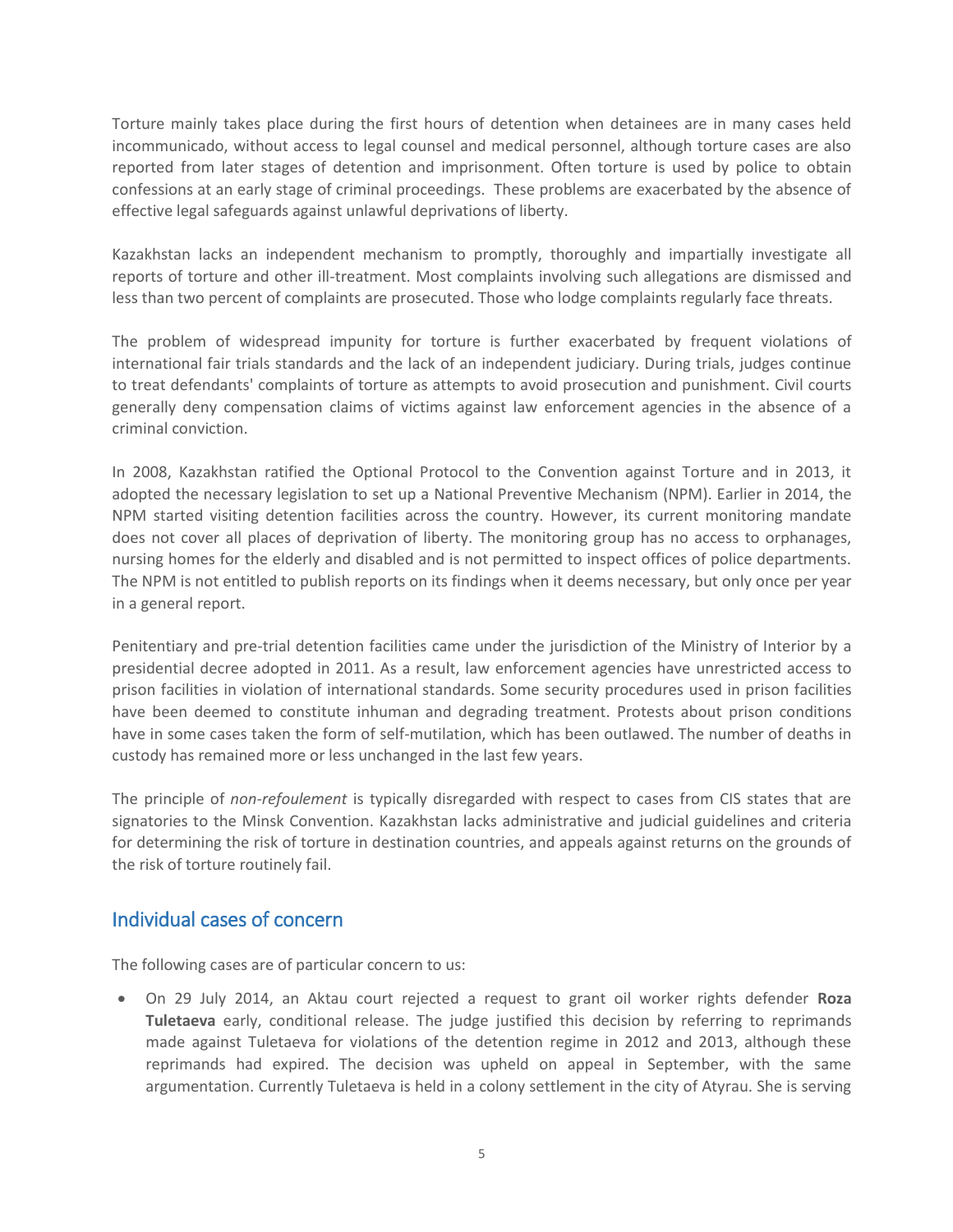a five-year sentence that was handed down to her on charges of organizing mass riots following an unfair trial and investigation, when she allegedly was tortured.

- On 2 July 2014, lawyer and human rights defender **Zinaida Mukhortova** was again forcibly placed in a psychiatric hospital in the city of Balkhash. According to Mukhortova's daughter, six men disguised as electricians knocked on the door of their apartment in the morning and detained Mukhortova, who had come from Almaty for a few days' visit. While detaining Mukhortova, the men allegedly hit her 14-year-old grandson on the head and shoved away her 5-year-old granddaughter. Mukhortova's sister only found out where Zinaida was held when she went to the prosecutor's office to file a complaint about the detention and ill-treatment. Mukhortova has [repeatedly](http://www.iphronline.org/uploads/9/0/2/7/9027585/iphr_and_kibhr_briefing_paper_for_eu-kazakhstan_hr_dialogue_nov_2013.pdf) been subjected to forced psychiatric hospitalization since she sent an appeal to the president about the unlawful actions of a ruling party member in 2009. Currently Mukhortova remains in the psychiatric hospital.
- Human rights defender **Vadim Kuramshin** remains imprisoned. He was sentenced to 12 years in prison on extortion charges in December 2012 following a legal process characterized by violations of due process and fair trial standards. The sentence was upheld on appeal. The [circumstances of the](http://www.iphronline.org/kazakhstan_20121212.html)  [case](http://www.iphronline.org/kazakhstan_20121212.html) suggest that the he was penalized for his efforts to highlight abusive treatment of prisoners. Kuramshin has allegedly been subjected to pressure and ill-treatment in the prison facility in northern Kazakhstan where he is serving his sentence. In June this year, he went on hunger strike to demand medical assistance and transfer to another prison. In connection with this, he was briefly transferred to a prison hospital. In late September, he reportedly carried out another hunger strike to protest the lack of responses to complaints he has filed about the treatment of him in prison.
- On 24 July 2014, a district court in the city of Karaganda sentenced lawyer **Yevgeniy Tankov**, who is well-known for his human rights activities, to three years in prison for showing disrespect to a judge and threatening and using violence against a judge (Criminal Code articles 342, part 2 and 341, part 3). The case against him was opened following an incident during the trial in a case he was working on in March 2014. During that trial, he [invited](http://www.respublika-kaz.info/news/politics/37612/) the judge to participate in a "fly swatter duel" and when the judge declined, he hit him a few times with a plastic fly swatter. Tankov described the incident as an art act and denied the charges of threatening and using violence against the judge, while admitting to showing disrespect to him. Civil society representatives found the sentence against the lawyer unfair and disproportionate and believe that it may have been motivated by his professional and civic activities, including his open criticism of problems in Kazakhstan's justice system and his non-traditional and creative tactics in court. On 7 October, the verdict was upheld at an appeal hearing, in which Tankov himself was not allowed to participate.
- On 5 March 2014, a criminal defamation case was opened against independent journalist **Natalia Sadykova** under par. 3 of Criminal Code article 129, which carries a penalty of up to 3 years in prison. The case was initiated on the basis of a complaint from a former parliamentary deputy who claimed that an article published at the *Respublika* online portal, which he accused Sadykova of authoring under a pseudonym, was aimed at defaming him. Sadykova has denied writing this article. On 17 March, the Aktobe City Court sanctioned Sadykova's arrest in her absence. Since 9 March, Natalia and her family have been in Ukraine, from where she fears returning given the charges against her. Her lawyer was initially [denied access](http://www.bureau.kz/data.php?page=1&n_id=7193&l=ru) to case materials, which eventually resulted in that a disciplinary sanction was imposed on the judge presiding over the case by the Aktobe Regional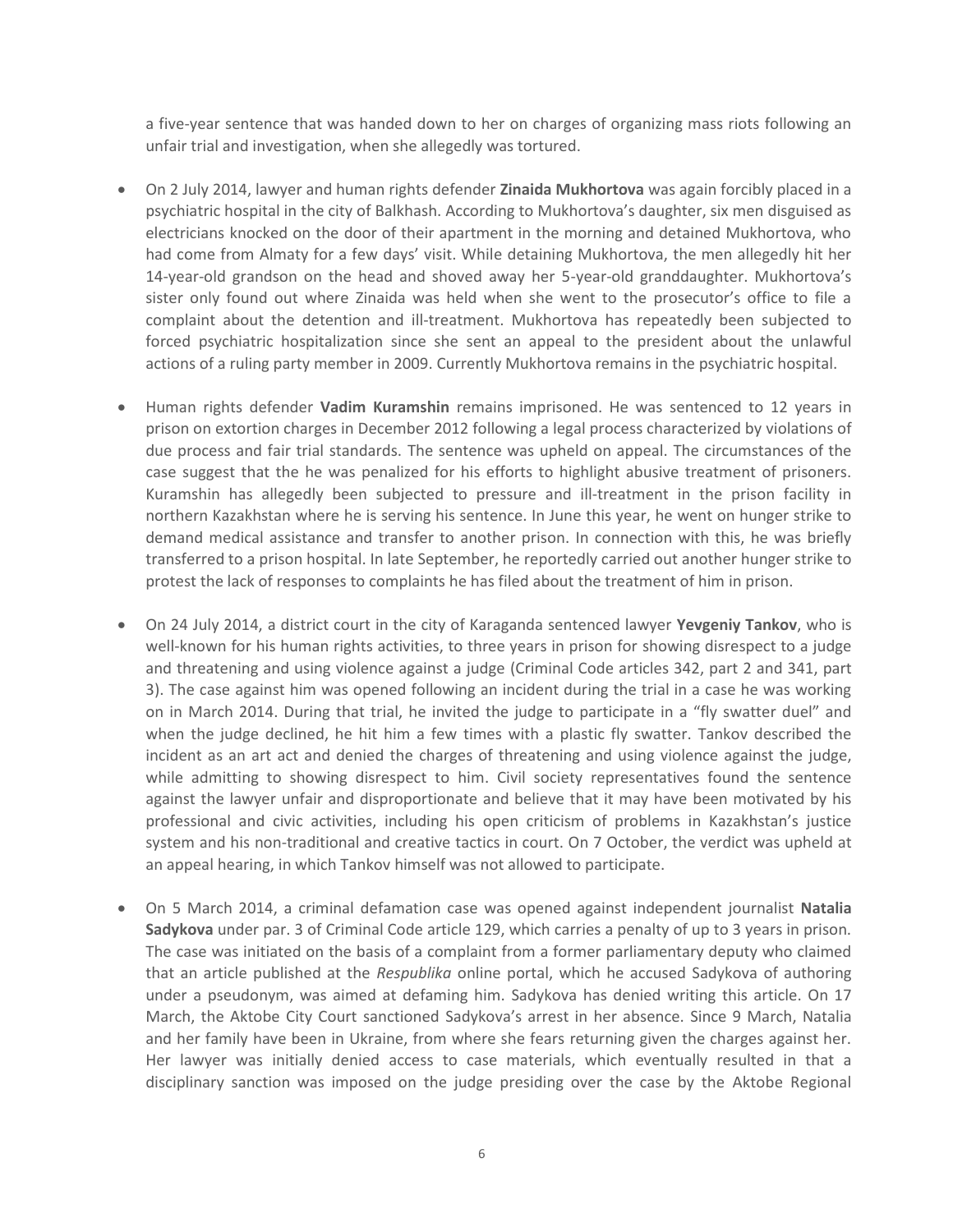Court. In September, the lawyer [requested](http://www.bureau.kz/data.php?n_id=7467&l=ru) that the judge be removed from the case because of this sanction and other procedural violations she referred to in the administration of the case.

### Recommendations

The authorities of Kazakhstan should be requested to take the following steps:

- Decriminalize defamation; establish upper limits for the amounts of moral damage that can be awarded in any defamation lawsuits; and restrict the opportunities of public officials who are acting as plaintiffs in such cases to require pecuniary damage.
- Remove disproportionate penalties against media from the Administrative Code, such as suspension/closure for technical violations; refrain from abusing "extremism" allegations to stifle freedom of expression and media; and put an end to harassment of outspoken media and journalists.
- Respect the freedom of artistic expressions and ensure that freedom of expression is not unduly restricted in the case of artistic works or speech that may be perceived as provocative or offensive by some.
- Stop blocking websites simply because they contain information that is critical of authorities or inconvenient to them. Ensure that any measure to limit access to online content deemed illegal is strictly limited to that specific content, is absolutely necessary, and is sanctioned through an impartial court decision subject to appeal.
- Bring legislation and practice on freedom of assembly into line with international standards and guidelines, including the OSCE Guidelines on Freedom of Peaceful Assembly. In particular, put in place a simple notification procedure for holding assemblies and refrain from restricting the holding of assemblies to remote locations outside of the "sight and sound" of target audiences.
- Allow peaceful protests to take place without undue interference by authorities or harassment of organizers and participants; ensure that journalists who are covering protests can carry out their professional duties without hindrance; and thoroughly investigate allegations of abusive treatment by law enforcement officials against individuals who take part in or observe assemblies.
- Revise legislation affecting the right to freedom of association to ensure consistency with relevant international human rights standards; ensure that any new draft legislation on NGOs put forward meet these requirements; and involve and consult with civil society on any efforts to adopt or amend legislation on freedom of association and other fundamental rights.
- Publicly acknowledge the importance of the work of civil society organizations; refrain from statements and initiatives that negatively portray and stigmatize NGOs and their members; and condemn intimidation and hostility targeting them.
- Ensure that any legal proceedings against human rights defenders, lawyers and journalists are conducted in full accordance with international fair trial standards and that such individuals are not arrested, convicted or imprisoned in retaliation for carrying out their professional activities or for exercising freedom of expression and other fundamental rights. Drop the charges against and release all those who are held on such grounds, and investigate all allegations of abusive and unlawful treatment of human rights defenders deprived of their liberty.